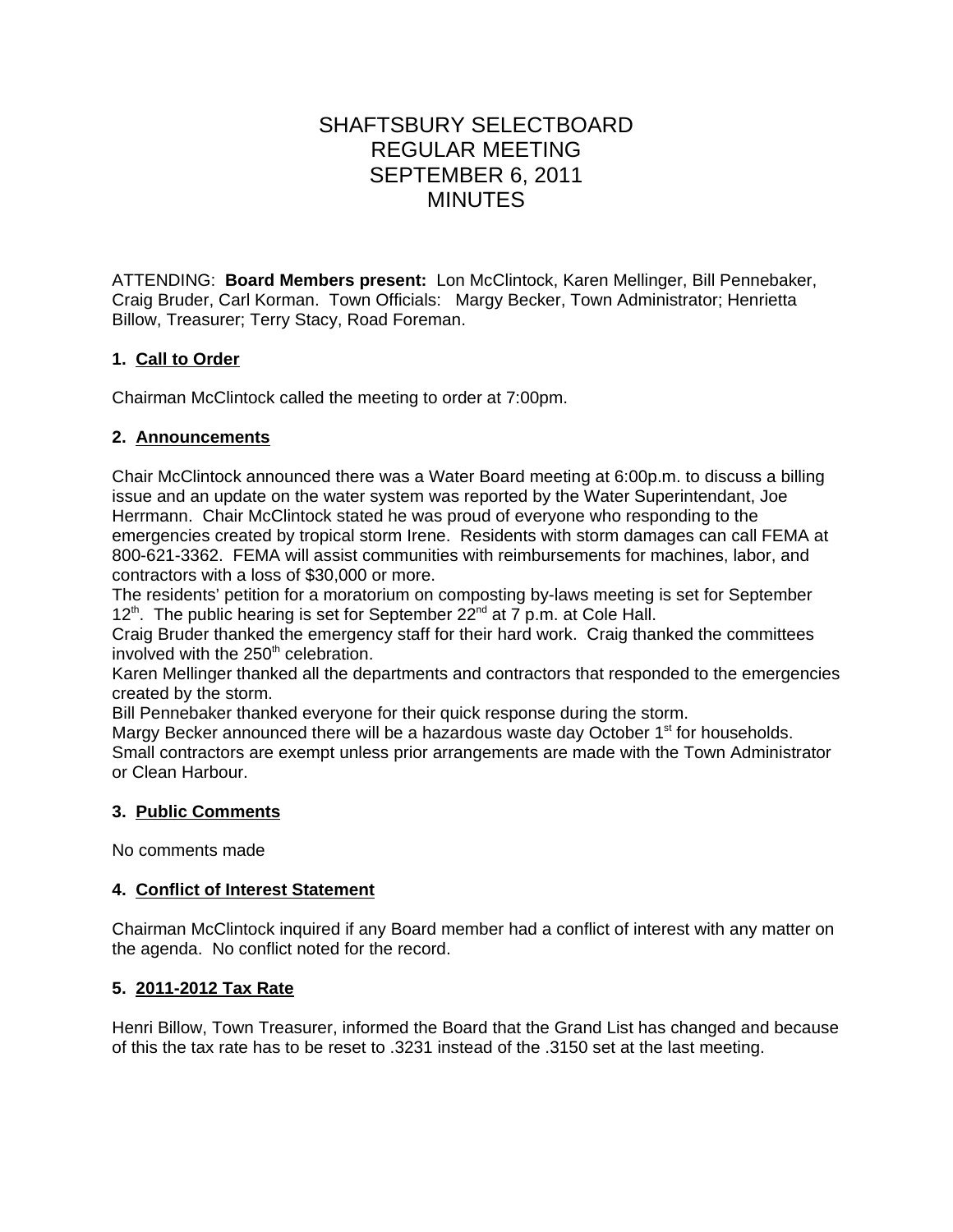**Carl Korman made the motion to rescind the .3150 tax rate previously set. Craig Bruder seconded. Motion carried unanimously. Carl Korman made the motion to set the tax rate at .3231. Craig Bruder seconded. Motion carried unanimously.** Henri Billow announced that the first payment of \$27,000 at 2.25% per annum

for a Current Expense Note for air packs for the firemen is due in September.

**Karen Mellinger made the motion to approve Current Expense note in the amount of \$27,000. Bill Pennebaker seconded. Motion carried unanimously. Craig Bruder made the motion to approve Resolultion for Current Espense Borrowing. Carl Korman seconded. Motion carried unanimously. Craig Bruder made the motion to approve a Non-Arbitrage Certificate for Current Expense Borrowing. Carl Korman seconded. Motion carried unanimously.**

### **6. Tropical Storm Irene**

Road Foreman, Terry Stacy, reported on the tropical storm response. Crew members were being called in by 11:00a.m. Sunday to Granger Hollow, by noon all crew members were working covering areas on Reservoir Road, lower East Road, and Cider Mill Road. Daily's helped by supplying materials and machinery. Terry Stacy informed the Board that more Road Closed signs are needed. Roads have been regraded; the culvert at Cider Mill has been made bigger and ditches dug on both sides of roads. A drain on Myers Road was unclogged. The State will be informed of work in rivers and streams.

The Town Administrator reported on the Fire House repairs. The roof was leaking; water got into the breaker box, damage was done to walls, ceiling, and electrical outlets. A tarp has been put on the roof as a temporary fix. The walls have been opened up to avoid mold and new insulation is needed. The Town is waiting for an appraisal. Some damage will be covered by FEMA; it is unsure what is covered by insurance.

### **7. Highway Foreman Reports**

Road Foreman Terry Stacy asked that the Paran Road project be postponed until Spring, with a public notice informing residents of the change. Terry reported that Shaftsbury Hollow is in good shape; the road has been widened and a culvert is going in. Airport Road has been ditched and trees removed. The paving project will proceed as scheduled.

Carl Korman asked if the residents on Paran Road can be informed directly about the change in the road work. He asked if the worst part of the road could be repaired without causing problems. Terry Stacy said it was possible as long as materials are available.

The Town as received 13 applicants for the highway crew vacancy. The Board and Terry Stacy discussed if the position should be seasonal or full time.

Terry Stacy discussed the selling of top soil with the Board. He will present the Board with a plan for the sale of top soil.

### **8. Job Description for Apprentice Road Crew**

Changes made to the job description as follows: substitute "entry-level" for "apprentice", under heading Knowledge, skills, abilities and credentials; item #3 change "capable of making to the ability" to "make"; item #4 delete "possess"; item #5 delete "possession of"; item #6 delete "have"; item #7 delete "possess"; item #8 delete "holding". Under heading Duties and responsibilities item #7 delete "learn to", change "through training" to "after training". Item #11 delete "learn to", add "after training by a qualified road crew personnel".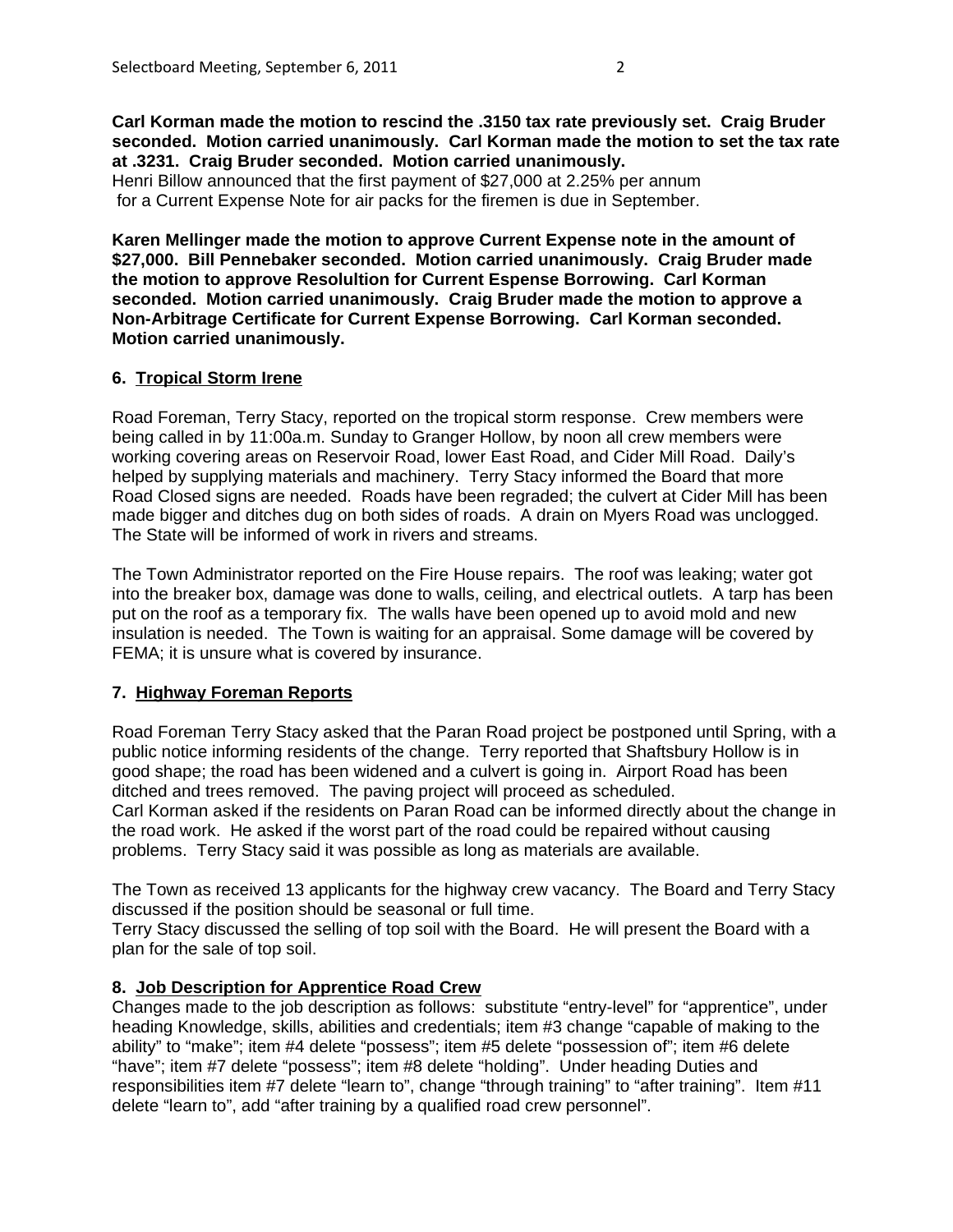#### **Karen Mellinger made the motion to approve the entry-level road crew position with amendments. Carl Korman seconded. Motion carried unanimously.**

# **9. FY12 Budget Process**

Margy Becker and Lon McClintock will meet to put together a budget for discussion purposes. All department heads will be asked to present a budget for FY12 by the end of September.

# **10. Listers-Copy Fees:** Tabled

## **11. Town Administrator Report**

Margy Becker reported that a letter was received from James Serrao concerning an inspection of his property regarding water supply and wastewater. The letter stated that the Tatro's well isolation zone encroaches on Serrao's wastewater isolation zone.

Sullivan and Powers is waiting for reports, so they can assist the Treasurer in the generation of modified accrual fiscal 2011 year-end reports.

The State's program for electronic waste is in place. The Town has informed the State it will not be participating in the e-waste recycle program until further discussions have occurred with TAM. Board members or the Environmental Issues Committee will meet with TAM to decide further details of the program.

Environmental issues need to be discussed before the budget is set.

## **12. Other Business**

The residents' petition for a moratorium on composting by-laws meeting is set for September  $12<sup>th</sup>$ . The public hearing is set for September 22<sup>nd</sup> at 7 p.m. at Cole Hall.

### **13. Approval of Minutes**

Tabled

### **14. Approval of Warrants**

RETIREMENT WARRANT #W10R IN THE AMOUNT OF \$132.40. **Craig Bruder made the motion to approve retirement warrant #W10R in the amount of \$132.40. Karen Mellinger seconded. Motion carried unanimously.**

PAYROLL WARRANT PR#9 IN THE AMOUNT OF \$6168.70. **Bill Pennebaker made the motion to approve payroll warrant PR#9 in the amount of \$6168.70. Karen Mellinger seconded. Motion carried unanimously.**

CHECK WARRANT #W10 IN THE AMOUNT OF \$103,994.89. **Karen Mellinger made the motion to approve check warrant #W10 in the amount of \$103,994.89. Bill Pennebaker seconded. Motion carried unanimously.**

**15. Executive Session-Personnel**

**Craig Bruder made the motion to enter executive session at 9:24 p.m. Bill Pennebaker seconded. Motion carried unanimously.**